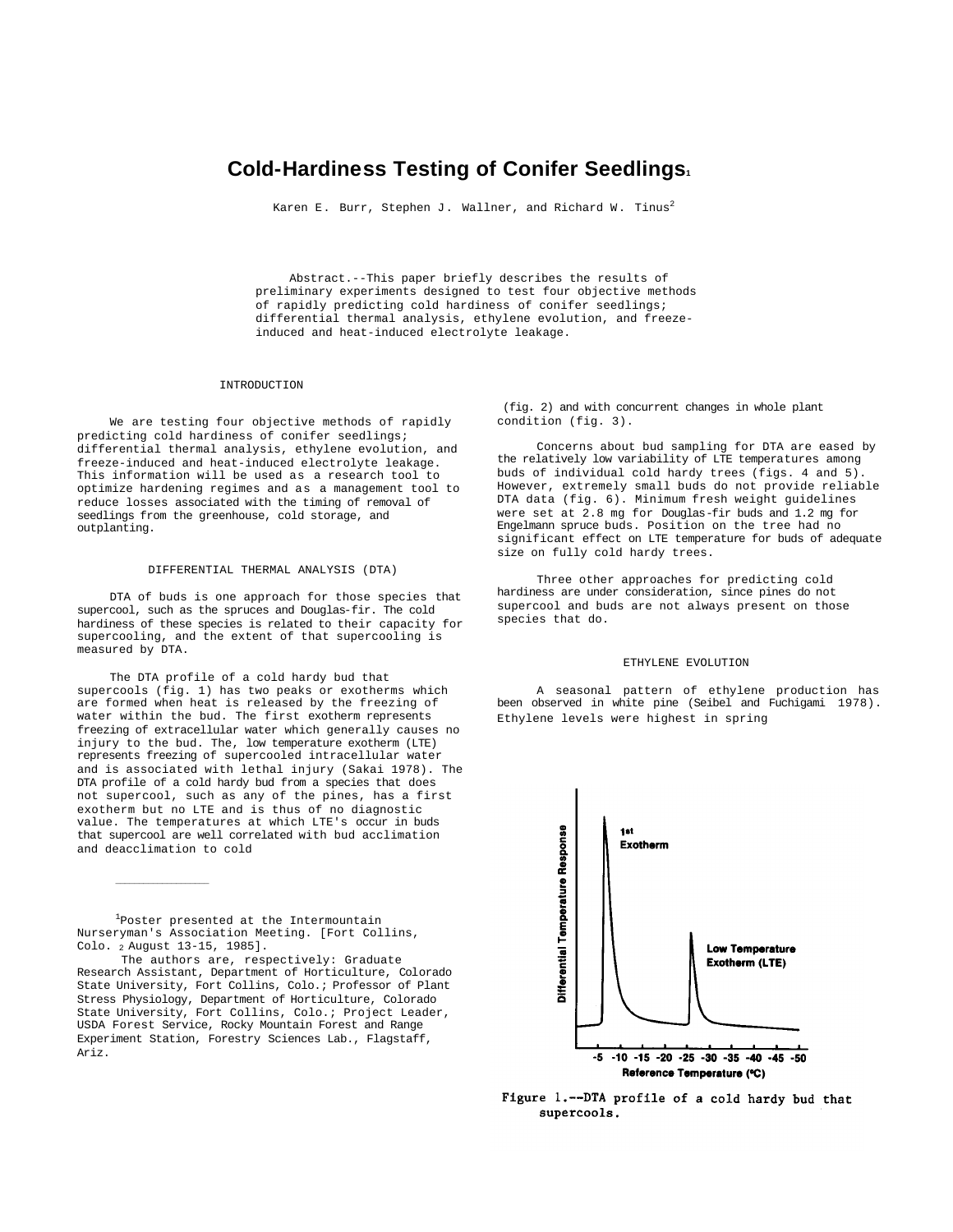

Figure 2.--Acclimation of buds that supercool, as indicated by LTE temperature. The reverse occurs with deacclimation. A. Non-acclimated. The single exotherm represents freezing of all tissue water which results in injury. B. Early acclimation. The capacity for supercooling has developed. C. Moderately cold hardy. LTE temperatures become progressively lower with increasing cold hardiness. D. Fully cold hardy. Bud LTE's at -25° C commonly occur in fully cold hardy Engelmann spruce grown in Colorado.

during active growth, declined to low levels in fall with vegetative maturity, and were not detectable during winter. Preliminary investigation using gas chromatography suggests this

pattern may also exist in ponderosa pine, but it is not likely to occur in Douglas-fir or Engelmann spruce (fig. 7).



Date of freeze test and DTA sample collection

Figure 3.--Comparison of bud LTE temperatures and the results of whole plant freezing tests (Tinus et al. 1985).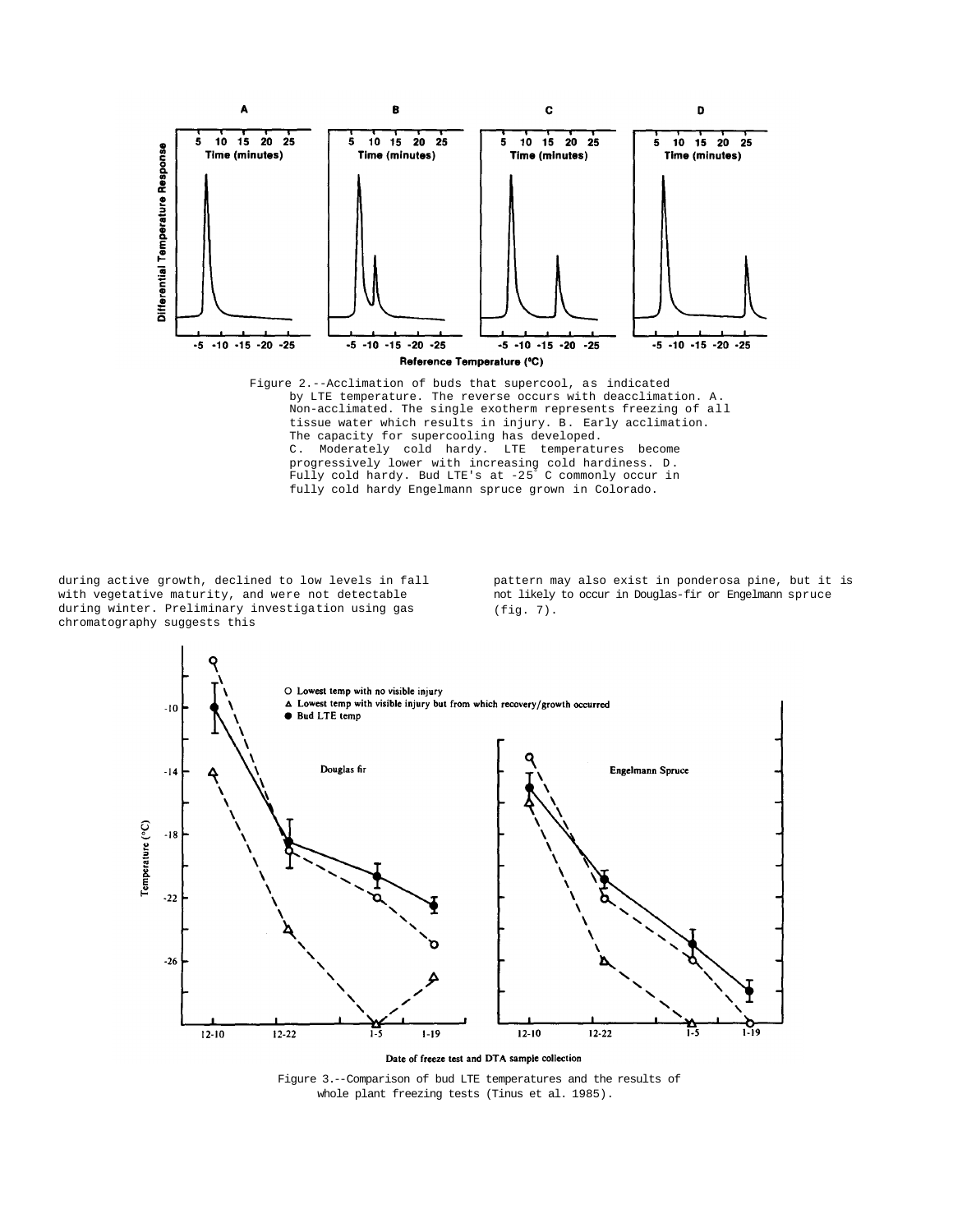## ELECTROLYTE LEAKAGE

Plant hardiness with respect to temperature stresses which, when injurious, cause disruption of cell membranes and the subsequent leakage of cell contents, can be quantified by measuring the amount of electrolytes which leak from the plant tissue following exposure to a given stress. Electrolyte leakage is reported as percent index of injury,

calculated by the formula

$$
1 - \frac{1 - (T_1/T_2)}{1 - (C_1/C_2)} \times 100
$$

where  $T_1$  and T are the conductivity of the treatment solution before and after boiling, respectively, and  $C_1$  and  $C_2$  are the conductivity of the control solution before and after boiling, respectively (Flint et al. 1967). A lower percent index of injury indicates greater hardiness.



- Figure 4.--Scale drawing of a fully cold hardy, 2 year-old, container grown Douglas-fir seedling 33.2 cm tall. LTE temperatures are in °C for each bud. Mean LTE temperature, ± 1 standard deviation, is -20±1.5° C. 'N' indicates no reliable LTE detected.
	- Bud fresh weight <2.8 mg
	- o Bud fresh weight >2.8 mg



Figure 5.--Scale drawing of a fully cold hardy, 2 year-old, container grown Engelmann spruce seedling 24.5 cm tall. LTE temperatures are in °C for each bud. Mean LTE temperature, ± 1 standard deviation, is -25±2.8° C. 'N' indicates no reliable LTE detected. • Bud fresh weight <1.2 mg o Bud fresh weight >1.2 mg

### Freeze Induced

Electrolyte leakage from Douglas-fir needle tissue following in vitro freezing stress was measured on samples taken at 16 intervals throughout a 152-day, growth chamber controlled, cold hardening and deacclimation regime to produce the series of curves in figure 8. Seven test temperatures were selected at each interval to produce each individual curve. Precise testing procedures enable the detection of fairly small changes in cold hardiness over time. Similar series of curves have been produced for ponderosa pine and Engelmann spruce.

#### Heat Induced

The changes which confer cold hardiness also result in greater heat tolerance for certain species (Levitt 1980). Electrolyte leakage from needle tissue following in vitro heat stress was measured to assess the possibility of this occurring in conifers. Results for ponderosa pine were opposite those for Douglas-fir and Engelmann spruce (fig. 9).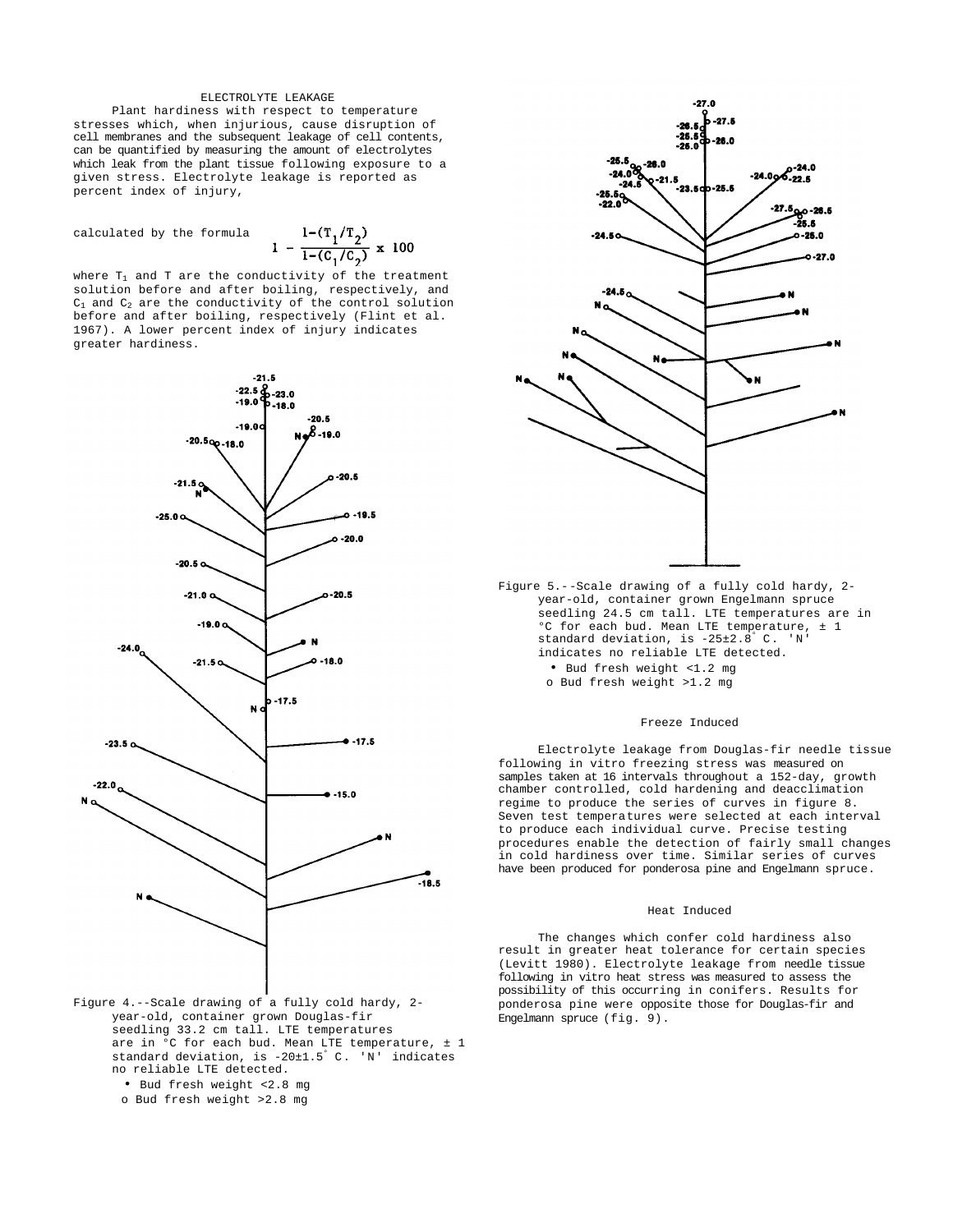



# FUTURE RESEARCH

Extensive whole plant freezing tests are being conducted to calibrate each of the four quick tissue tests and to determine how well these tests predict cold hardiness. These results are also being compared with measurements of dormancy and root growth capacity.

### LITERATURE CITED

- Flint, H. L., B. R. Boyce, and D. J. Beattie. 1967. Index of injury--A useful expression of freezing injury to plant tissues as determined by the electrolytic method. Canadian Journal of Plant Science 47:229-230.
- Levitt, J. 1980. Responses of plants to environmental stresses. Volume 1. Chilling, freezing and high temperature stresses. Academic Press, N.Y.
- Sakai, A. 1978. Low temperature exotherms of winter buds of hardy conifers. Plant and Cell Physiology 19:1439-1446.
- Seibel, J., and L. Fuchigami. 1978. Ethylene production as an indicator of seasonal development in red-osier dogwood. Journal of the American Society for Horticultural Science 103(6):739- 741.
- Tinus, R. W., J. E. Bourque, and S. J. Wallner. 1985. Estimation of cold hardiness of Douglas-fir and Engelmann spruce seedlings by differential thermal analysis of buds. Annals of Applied Biology 106:393-397.